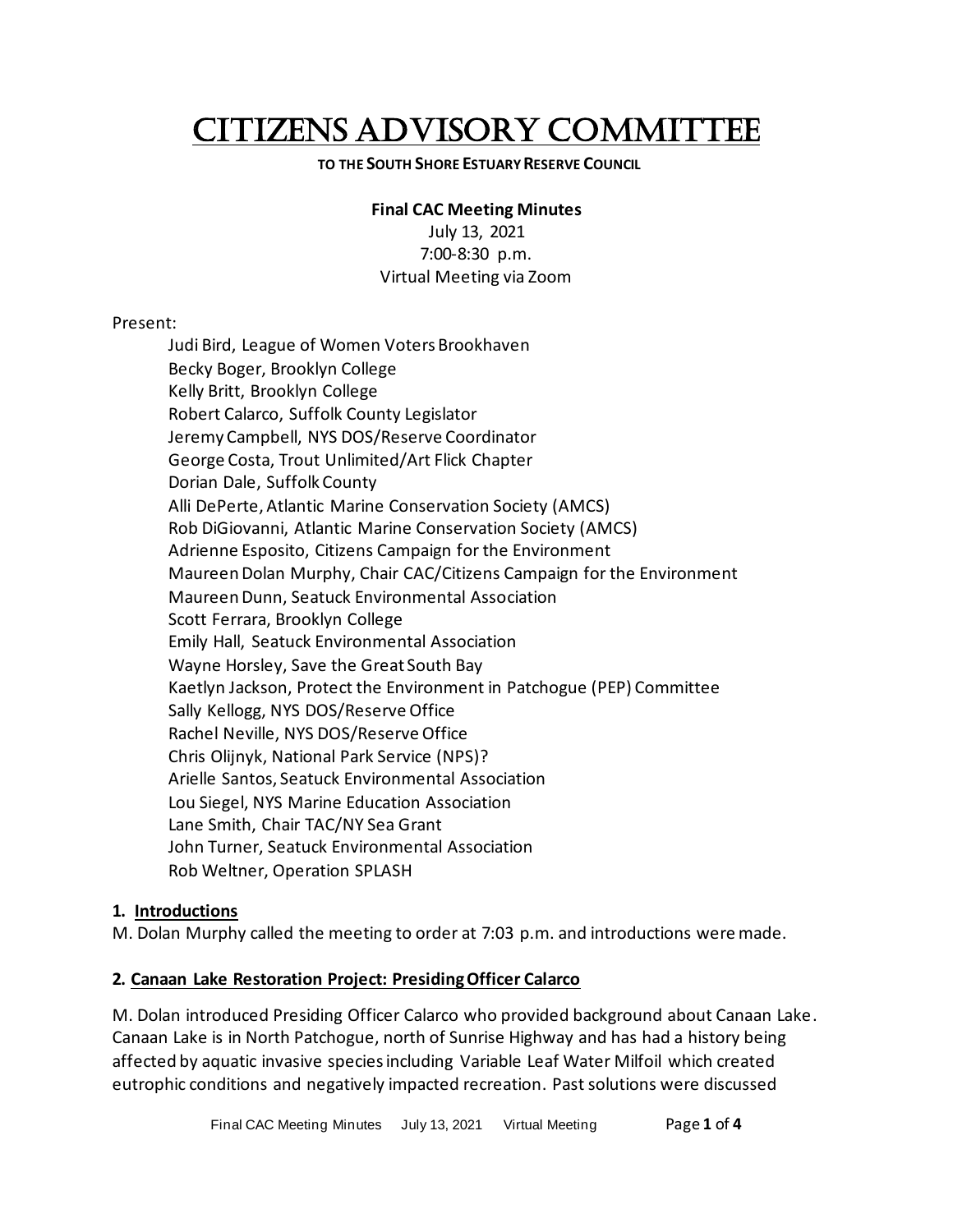including use of a reaping machine, sterilized Grass Carp which were initially effective as juveniles but had a limited effect as adults, the possible use of herbicides which was not utilized, and other methods. A feasibility study was completed in 2010 which identified invasive species and potential remediation strategies which noted an estimated cost of dredging the lake of \$700,000, alternatively herbicides could be used but treatment would be needed every two years costing \$10,000 to \$20,000 per treatment.

Town of Brookhaven began a similar project at Yaphank Lakes to remove aquatic invasive species. Complications arose when dredging the upper lake related to turbidity issues and the effort cost more than anticipated. Based on the lessons learned from Town of Brookhaven, a new feasibility study was conducted for Canaan Lake in 2016 that resulted in a plan to drain Canaan Lake and the material from the lake bottom would be scraped and removed to eliminate invasive species at the site. Some obstacles included record rainfall, machinery difficulties at the site, and costly removal of lake bottom sediment. A benthic barrier was used on part of the lake bottom to eliminate aquatic invasive species, and the shoreline was built up using the excavated material instead of removing from the site. The lake was refilled in 2021. Canaan Lake is now deeper, the sandy bottom is restored, with a long-term (30-40 years) eradication of aquatic invasive species. Property values around the area have increased, the water is now clear providing increased recreational opportunities and expanded lake access for the community. The total project cost was \$3.5 million.

Question: M. Dolan Murphy: Has this site been considered for part of the Suffolk County Blueway Trail?

Answer. J. Calarco: The lake is self-contained and does not connect to other bodies of water but there is a small kayak launch there.

## **3. Turtle Poaching**

J. Turner of Seatuck Environmental Association presented on Diamondback Terrapins and provided background information including biology, ecology, threats and protection efforts. They are a protected species. Terrapins are known to drown in commercial crab pots, attracted by the bait but are then unable to escape the pots once inside and then drown. DEC requires Terrapin Excluder Devices (TEDs) on crab pots in certain hot spot areas, TEDs prevent 80% of terrapins from entering traps with minimal effect on crabbing. Ghost lobster pots are also a known threat and local groups are removing ghost traps. Other hazards include toxic algae blooms, excessive predation (ex: foxes, racoons, etc.) on eggs, shoreline hardening which destroys Terrapin habitat, and vehicle conflicts. Terrapins can be found as roadkill on roads such as Ocean Parkway but there are strategies and efforts in place to stop terrapins from crossing roads. Climate change is also an issue for terrapin populations as the temperature of the eggs determines the sex. A. Santos highlighted Seatuck's Terrapin Watch survey and encouraged attendees to download and participate. Information found here: <https://seatuck.org/diamondback-terrapins/>

#### **4. Patchogue River Microbeads**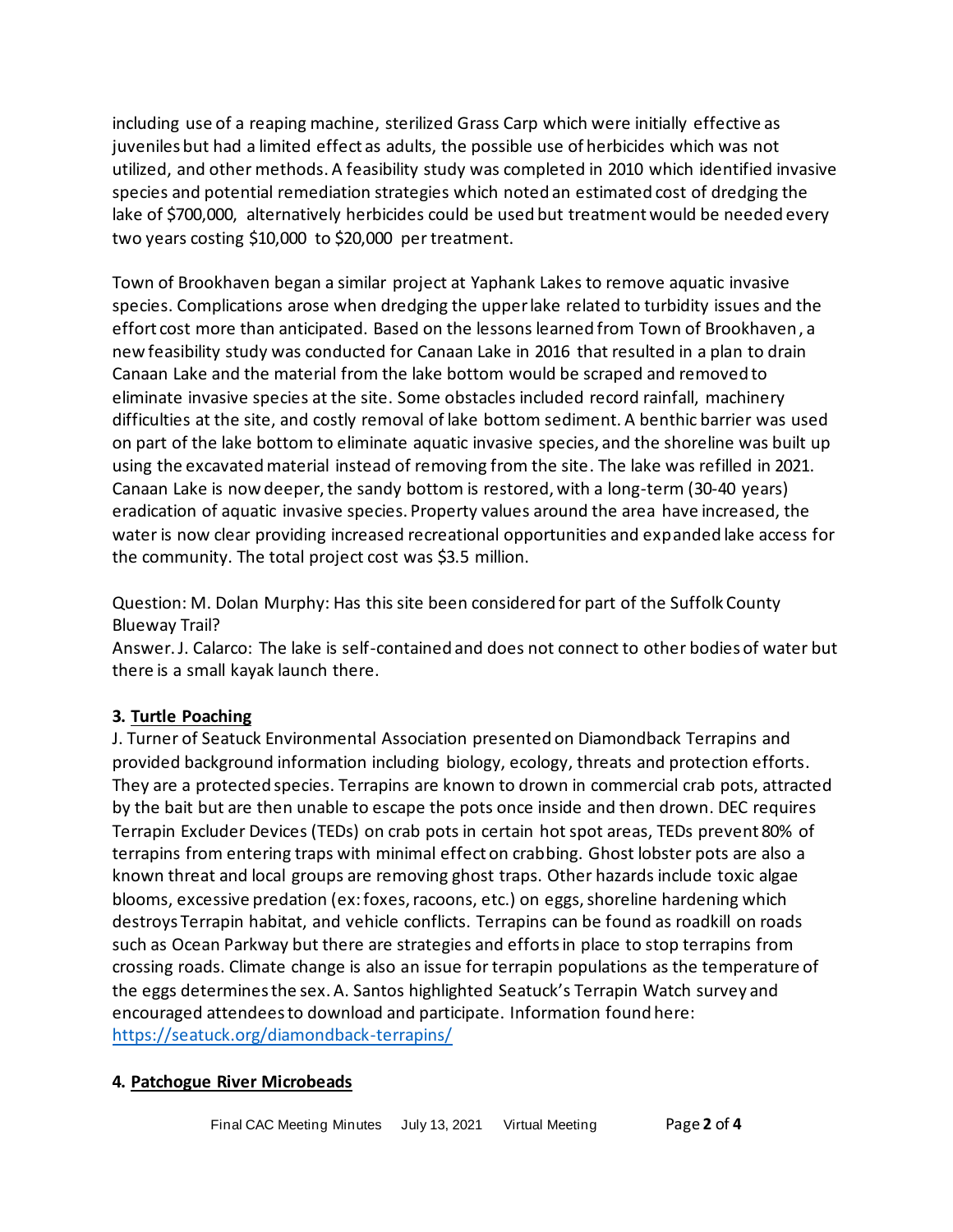K. Jackson gave background for the Protecting the Environment in Patchogue (PEP) Committee. PEP conducted citizen science research with support from Patchogue Village on microplastics in the waterways and worked with St. Joseph's College for analysis. Microplastics are small pieces of plastic debris usually from deterioration of larger plastics, from clothing made from synthetic materials, from direct release, accidental loss of industrial raw materials, discharge of macerated waste, sewage treatment plants or littering. The goals of the study included: documenting if microplastics existed in the study area, assessing the size and concentration if present, identifying sources of microplastic, comparing survey methods (Manta trawling vs. Zooplankton net), educating the public, and informing legislators and policy makers. The study area was Patchogue Lake, Patchogue River, and 2 transects in Great South Bay. Samples were taken in 15 minute transects however the manta trawl was not able to be used in Patchogue Lake due to aquatic invasive species. Surveying was done with volunteers on weekends. Sampling was done one a month from July 2019 – October 2019. Analysis was initially delayed due to the COVID 19 pandemic but eventually performed by two students from St. Joseph's College. It was found there was no statistical difference between sampling methods or between location. Due to issues with samples it was not able to be determined if there was a concentration difference above vs below the sewage treatment output. The results from the study showed most plastics were green fragments. The concentration of microplastics in NY/NJ Harbor is greater than the concentration in Patchogue River and Great South Bay which is consistent with the population densities and amount of impervious surfaces of the regions. The concentration of microplastics in Patchogue River and Great South Bay was less than Long Island Sound and Shinnecock Bay. In Summary, microplastics were present in the study area, there was no difference between sampling methods and outreach materials will be created to share the findings with the public.

Comment: M. Dunn: Seatuck looked at microplastics on the shoreline in the sand during a similar time period at Corey Beach and Talisman Beach but had no significant difference in the concentrations found between locations. Green plastic fragments were also commonly found in this study which could be from eroding docks.

## **5. Bay Park Conveyance Project: Long Beach Update**

Postponed until next meeting.

## **6. South Shore Estuary Reserve Office**

J. Campbell noted the SSER office coordinated Horseshoe Crab monitoring in Southampton and are currently planning for Estuary Week which is September 18-25, 2021. He encouraged CAC members to send volunteer opportunities to R. Neville and S. Kellogg.

## **7. Public Comment/Announcements**

**Kelly Britt and Becky Boger**– Brooklyn College received a grant for a pilot study to examine environmental, historical and heritage sites at risk of climate change in the Great South Bay. They are collecting stories to help identify sites that need further attention. The focus area is currently Islip and a presentation will be given on the topic at the September CAC meeting.